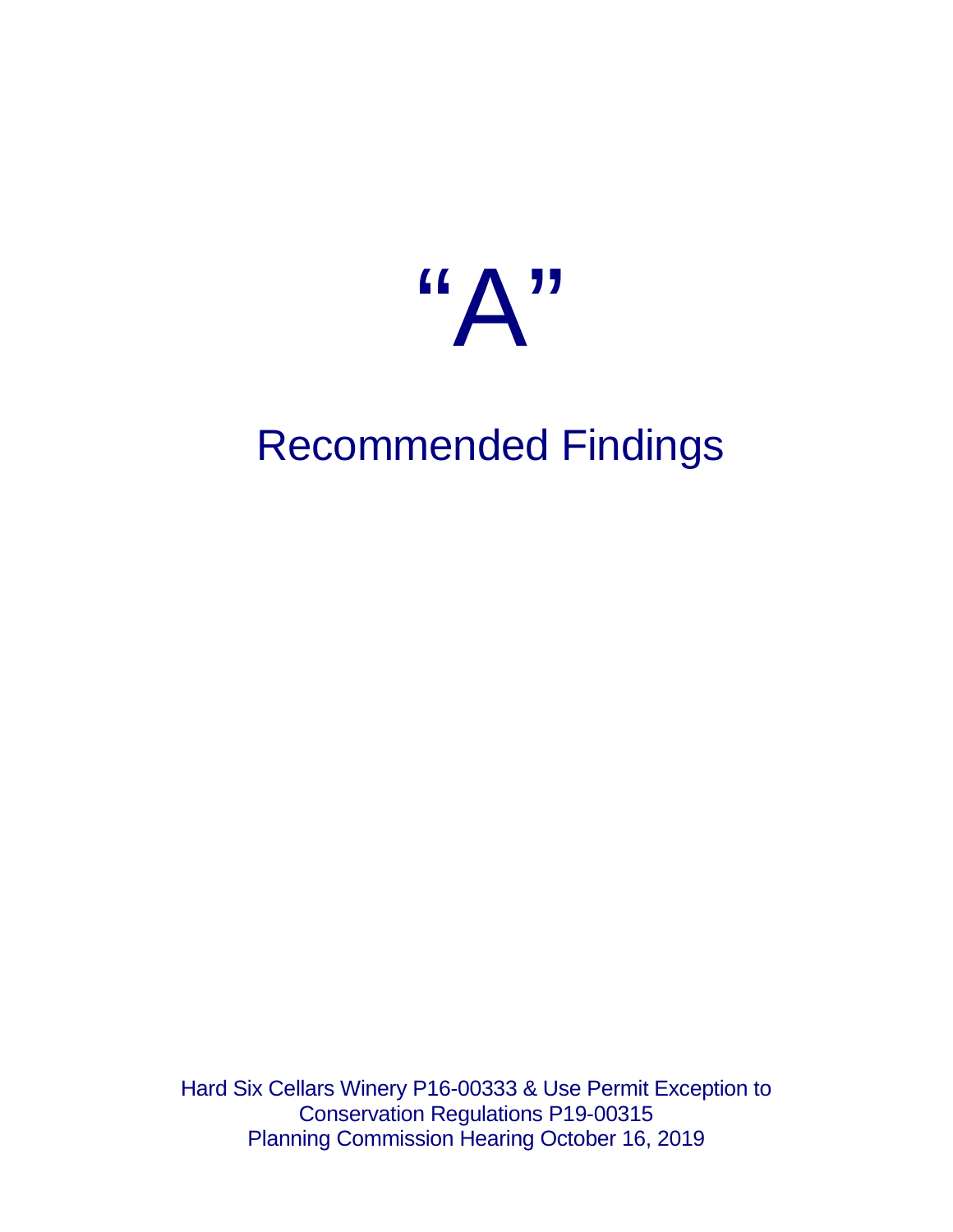# **PLANNING COMMISSION HEARING – OCTOBER 16, 2019 RECOMMENDED FINDINGS**

# **Hard Six Cellars Use Permit Application Number P16-00333-UP, Use Permit Conservation Regulation Request Application Number P19-00315-UP & Exception to Road and Street Standards 1755 South Fork of Diamond Mountain Road, Calistoga, California APN #020-100-014**

## **ENVIRONMENTAL:**

The Planning Commission (Commission) has received and reviewed the proposed Mitigated Negative Declaration pursuant to the provisions of the California Environmental Quality Act (CEQA) and of Napa County's Local Procedures for Implementing CEQA, and finds that:

- 1. The Planning Commission has read and considered the Mitigated Negative Declaration and Mitigation Monitoring and Reporting Program (MMRP) prior to taking action on said Mitigated Negative Declaration and the proposed project.
- 2. The Mitigated Negative Declaration and MMRP is based on independent judgment exercised by the Planning Commission.
- 3. The Mitigated Negative Declaration and MMRP was prepared and considered in accordance with the requirements of the California Environmental Quality Act (CEQA).
- 4. There is no substantial evidence in the record as a whole, that the project will have a significant effect on the environment provided that measures to mitigate potentially significant impacts to biological resources and transportation/traffic are incorporated into the project approval.
- 5. There is no evidence, in considering the record as a whole that the proposed project will have a potential adverse effect on wildlife resources or habitat upon which the wildlife depends.
- 6. The site of this proposed project is not on any of the lists of hazardous waste sites enumerated under Government Code Section 65962.5 and is not within the boundaries of any airport land use plan.
- 7. The Secretary of the Commission is the custodian of the records of the proceedings on which this decision is based. The records are located at the Napa County Planning, Building & Environmental Services Department, 1195 Third Street, Second Floor, Napa, California.

## **EXCEPTION TO ROAD AND STREET STANDARDS:**

The Commission has reviewed the attached described Road and Street Standards (RSS) Exception request in accordance with Road and Street Standards Section 3 and makes the following findings:

8. The exception will preserve unique features of the natural environment which include, but are not limited to, steep slopes, heritage oak trees, or other trees of at least 6"dbh and found by the decision-maker to be of significant importance, but do not include man made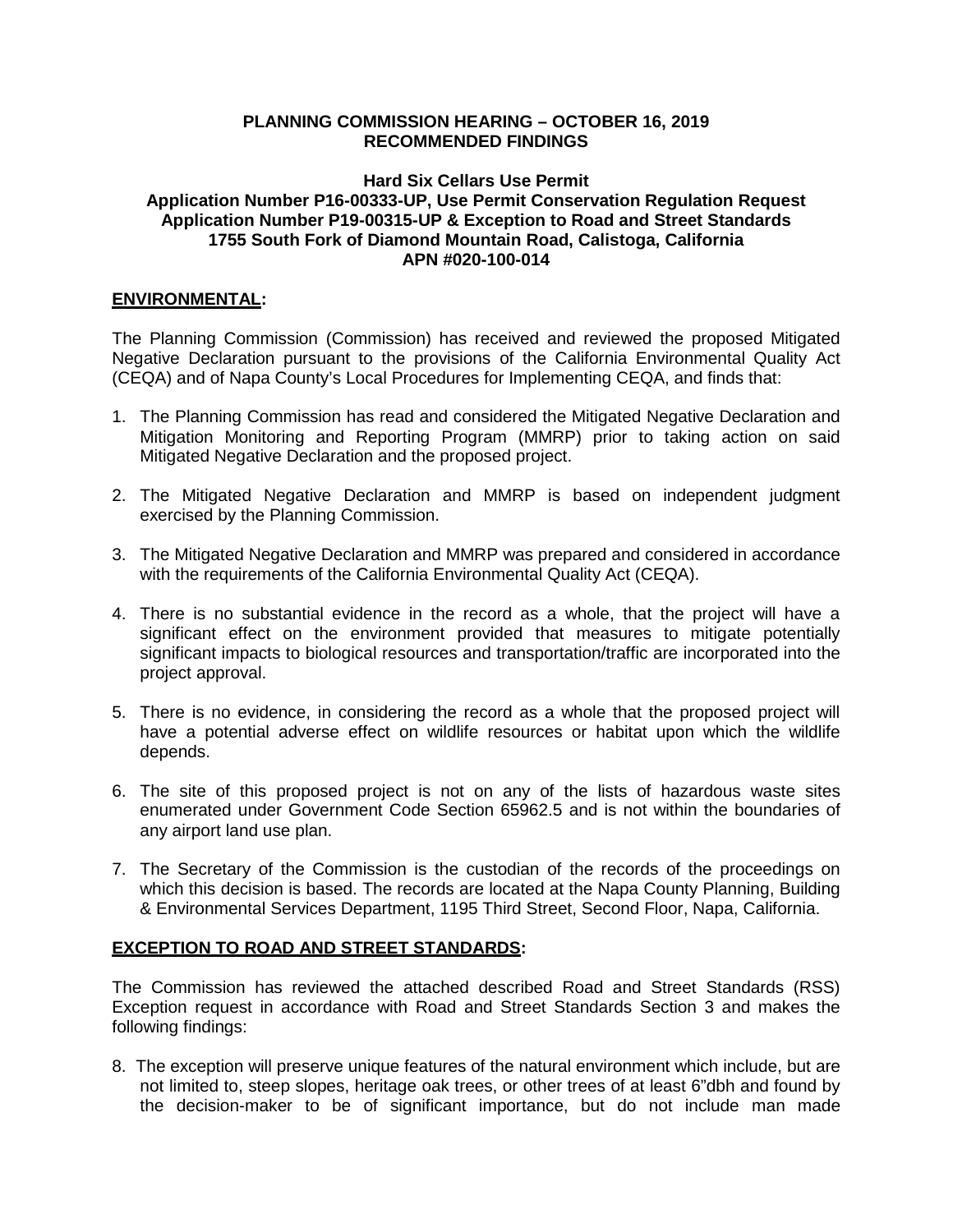environmental features such as vineyards, rock walls, ornamental or decorative landscaping, fences or the like.

Analysis: Strict application of the requirement to improve the existing driveway, including its connection to the South Fork of Diamond Mountain Road, to current standards will result in mass grading on steep slopes in excess of 50 percent as well as grading outside of the 40 foot wide easement. Granting of the exception will minimize impacts to biological resources. As discussed in the Biological Resources section of the Initial Study/Mitigated Negative Declaration, all potential biological resources related impacts will be less than significant with implementation of mitigation measures and with approval of this exception. This exception has been reviewed by the County Engineering Services Division and Fire Marshal who have determined that the request will preserve unique features in the natural environment and recommend approval.

9. Grant of the Road and Street Standards Exception will provide the same overall practical effect as the Standards do in providing defensible space, and does not adversely affect the life, safety, and welfare of the public or persons coming to the property.

Analysis: The County Engineering Services Division and Napa County Fire Department reviewed the request and conducted a site visit on April 25, 2018. Engineering staff, as well as, Fire Department staff recommend approval of the requested road exception, subject to recommended conditions in their memo of July 17, 2019 and September 4, 2017, respectively. The proposal has been determined to meet the same overall practical effect of the RSS while protecting the life, safety and welfare of the public by providing horizontal and vertical vegetation management, installation of a new caution sign on Diamond Mountain Road to notify drivers of the driveway intersection, vegetation clearing to improve the line of sight to and from the driveway, and improvement of all portions of the driveway not identified in the Road Exception Evaluation to meet commercial standards as defined in the NCRSS.

## **PLANNING AND ZONING ANALYSIS:**

# **EXCEPTION TO CONSERVATION REGULATIONS:**

10. Roads, driveways, buildings and other man-made structures have been designed to complement the natural landform and to avoid excessive grading.

Analysis: The purpose of the driveway re-grading is to provide sufficient emergency vehicle access to the proposed project. Proposed re-grading has been minimized while providing suitable slopes to meet County standards.

11. Primary and accessory structures employ architectural and design elements which in total serve to reduce the amount of grading and earthmoving activity required for the project including the following elements: a) multiple-floor levels which follow existing, natural slopes; b) foundation types such as poles, piles, or stepping levels which minimize cut and fill and the need for retaining walls; c) fence lines, walls, and other features which blend with the existing terrain rather than strike off at an angle against it.

Analysis: The proposed driveway re-grading is designed to minimize grading while conforming to County standards regarding emergency access. Planned grading generally conforms to the existing terrain.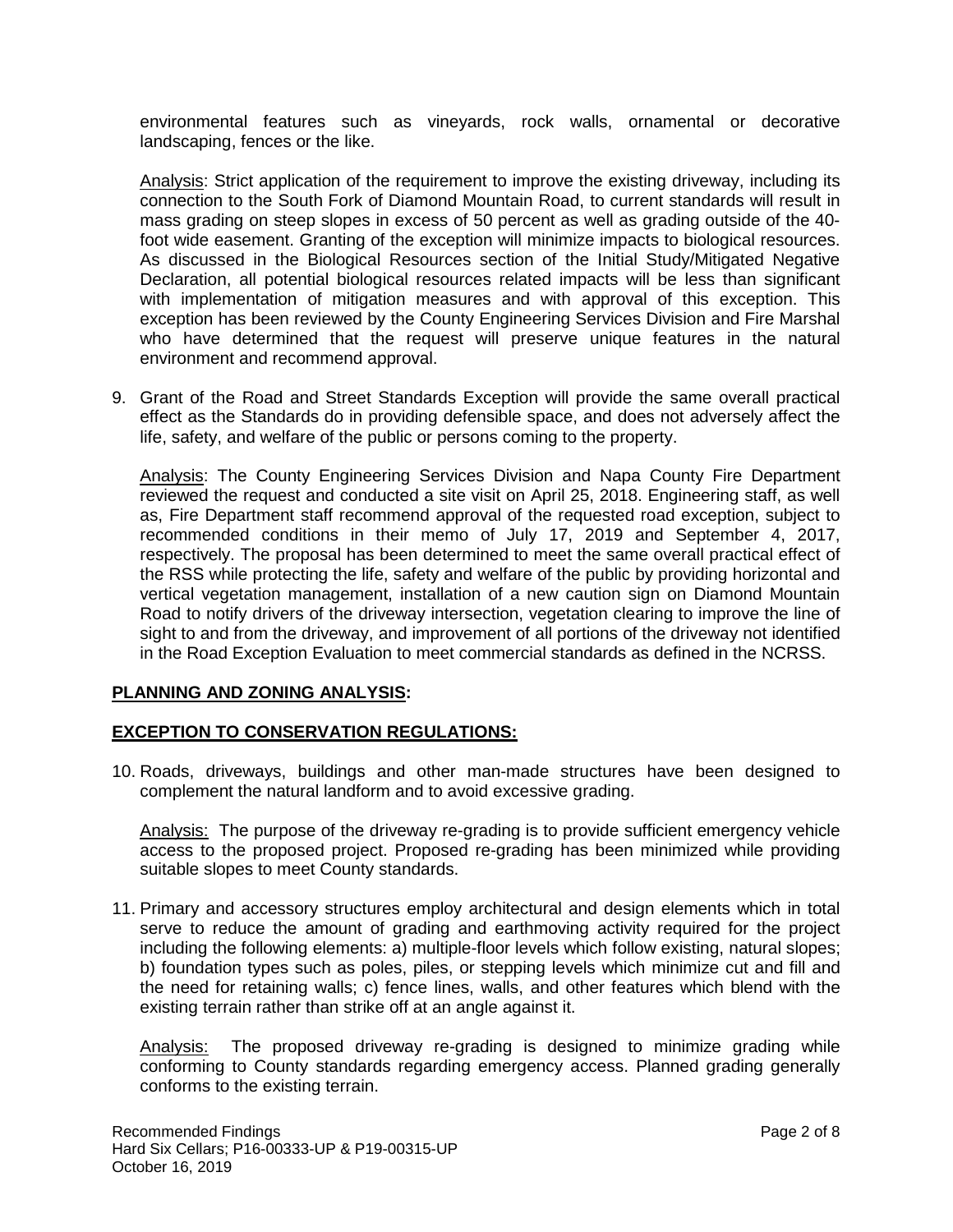12. The development project minimizes removal of existing vegetation, incorporates existing vegetation into the final design plan, and replacement vegetation of appropriate size, quality and quantity is included to mitigate adverse environmental effects.

Analysis: Most of the area to be re-graded is within a previously disturbed area which consists of asphalt paving. As shown on the project plans, a redwood tree will need to be removed as part of the proposed re-grading to provide adequate emergency access to the site.

13. Adequate fire safety measures have been incorporated into the design of the proposed development.

Analysis: The reason for the driveway re-grading is to provide sufficient emergency vehicle access to the proposed project site. Required fire protection water storage tanks, fire pumps, and turnaround areas will also be installed. Project plans have been reviewed by the Fire Marshal who recommended approval.

14. Disturbance to streams and watercourses shall be minimized, and the encroachment if any, is the minimum necessary to implement the project.

Analysis: Encroachment with the stream setback is limited to the area required to improve the roadway to County standards utilizing primarily the previously disturbed area. The installation of two supporting pillars will occur only between April 15 and October 15 and will require a construction period of approximately two to three weeks. Diamond Mountain Road lies between the area to be re-graded and the top of bank. No work within the creek will occur.

15. The project does not adversely impact threatened or endangered plant or animal habitats as designated by state or federal agencies with jurisdiction and identified on the County's environmental sensitivity maps.

Recommended Findings **Page 3 of 8** and 2 of 8 Hard Six Cellars; P16-00333-UP & P19-00315-UP Analysis: Natural habitats within the project site boundary include the following, in general order of extent: fresh emergent wetland (associated with the onsite man-made pond), montane hardwood-conifer, annual grassland/ruderal, mixed chaparral, and redwood. Two special-status plants are present within the study area that are listed by the California Native Plant Society (CNPS): Calistoga Ceanothus (*Ceanothus divergens* CNPS List 1.B.2) and Napa False Indigo (*Amorpha californica* var. napensis CNPS List 1.b.2). These plants do not have State or Federal Listing but are listed by the CNPS (Special-Status Plant Survey Hard Six Cellars 1755 S. Fork Diamond Mountain Road, Calistoga, CA 94516, 2018). Avoidance of all special-status plants may be impractical so a mitigation plan would need to be developed as discussed further in mitigation measure BIO-1 (COA 6.12.a in Attachment B) which addresses special-status plants. An assessment for Northern Spotted Owls was conducted and determined that the closest known Northern Spotted Owl territory is located just over a half-mile from the project area. Site topography would ensure that noise from the project's construction activities would not disturb the Northern Spotted Owl within their activity center. The project is located in unsuitable Northern Spotted Owl habitat and would not alter any Northern Spotted Owl habitat (Hard Six Cellars Project, 2016). Sensitive animal species which could occur on the project site include special-status birds and the western pond turtle (Fingerman Property 1755 S. Fork Diamond Mountain Road, Calistoga, Napa County, 2016). The implementation of mitigation measures 6.12.a (special-status plants), 6.12.b (special-status bird species), and 6.12.c (western pond turtle) would reduce

October 16, 2019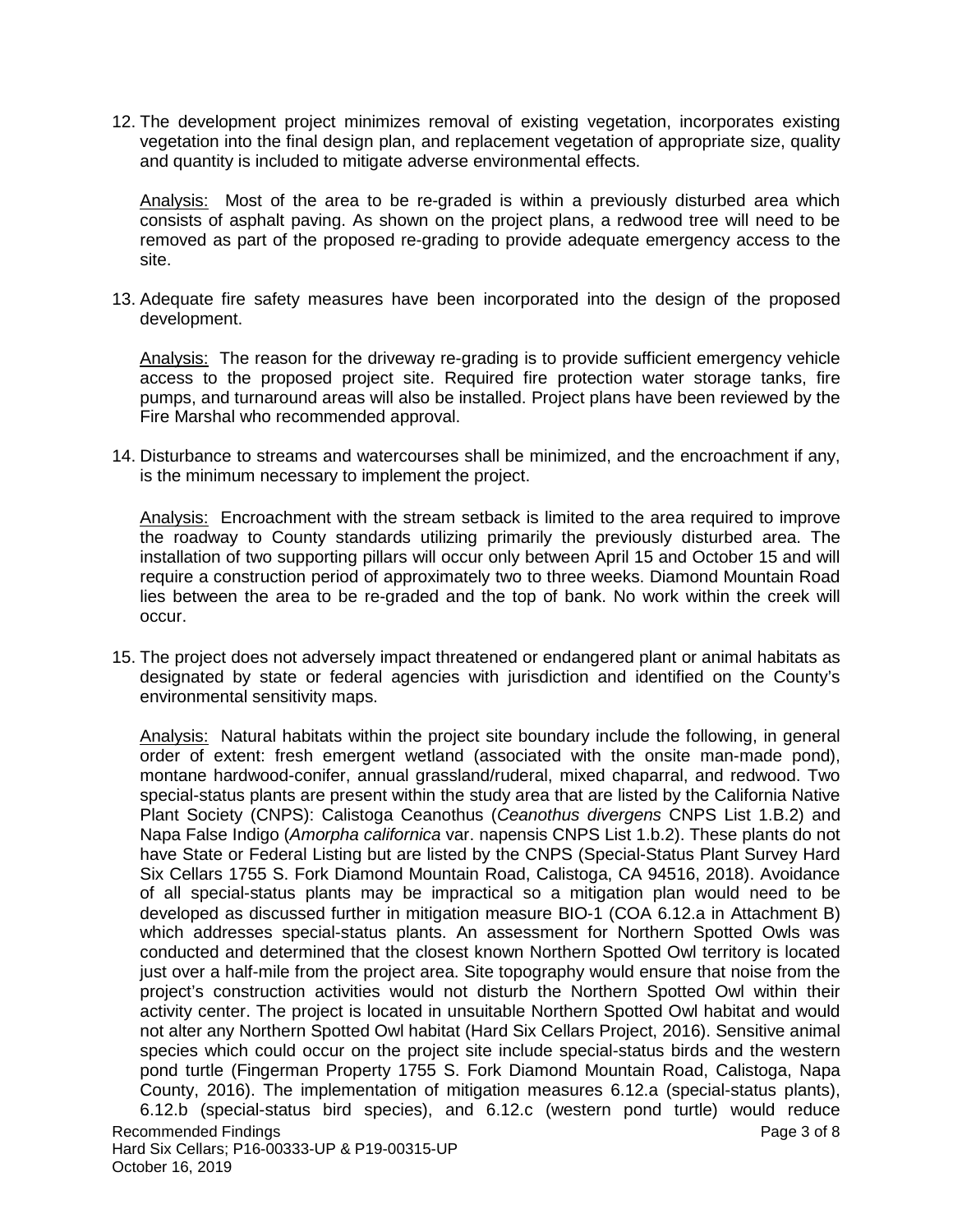potentially significant impacts to a level of less than significant. If any placement of fill within the fresh water marsh of the pond identified in the *Delineation of Potential Jurisdictional*  Waters Fingerman Property, Calistoga, Napa County, California, is proposed, consultation and permitting must be obtained from the U.S Regional Water Quality Control Board and California Department of Fish and Wildlife prior to and during the construction as required by mitigation measure BIO-4 (COA 6.12.d in Attachment B).

16. An erosion control plan, or equivalent NPDES stormwater management plan, has been prepared in accordance with Section 18.108.080 and has been approved by the Director or designee.

Analysis: A Stormwater Control Plan for a Regulated Project has been prepared in accordance with Section 18.108.080 and approved by the Director or designee.

# **USE PERMIT:**

The Commission has reviewed the use permit request in accordance with the requirements of the Napa County Code §18.124.070 and makes the following findings:

17. The Commission has the power to issue a Use Permit under the Zoning Regulations in effect as applied to property.

Analysis: The project is consistent with the Agricultural Watershed (AW) zoning district regulations. A winery (as defined in the Napa County Code Section 18.08.640) and uses in connection with a winery (refer to Napa County Code Section 18.20.030) are permitted in the AW District with an approved use permit. The project, as conditioned, complies with the Napa County Winery Definition Ordinance (WDO) and all other requirements of the Zoning Code as applicable.

18. The procedural requirements for a Use Permit set forth in Chapter 18.124 of the Napa County Code (zoning regulations) have been met.

Analysis: The Use Permit application has been appropriately filed and noticed and public hearing requirements have been met. The hearing notice and intent to adopt a Mitigated Negative Declaration were posted on September 13, 2019, and copies were forwarded to appropriate persons on the mailing list. The public comment period ran from September 13, 2019 to October 15, 2019.

19. The grant of the Use Permit, as conditioned, will not adversely affect the public health, safety or welfare of the County of Napa.

Analysis:Granting the Use Permit for the project, as proposed and conditioned, will not adversely affect the health, safety or welfare of the County. Various County divisions and departments have reviewed the project and commented regarding site access, proposed wastewater disposal system, parking, building permits, and fire protection. Conditions are recommended which will incorporate these comments into the project to ensure the protection of the public health, safety, and welfare. As conditioned, the divisions and the departments recommend approval.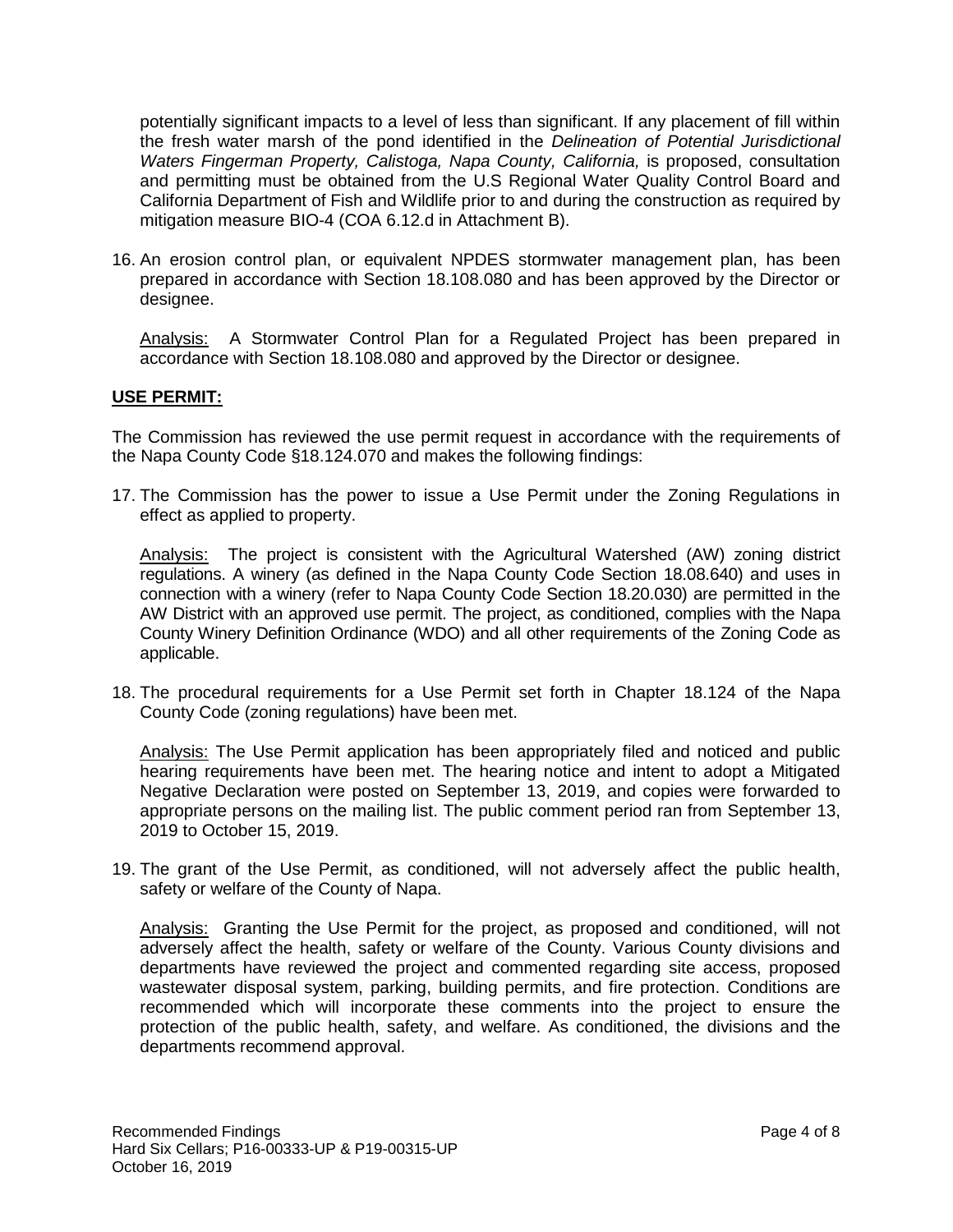20. The proposed use complies with applicable provisions of the Napa County Code and is consistent with the policies and standards of the Napa County General Plan and any applicable specific plan.

## Analysis: Compliance with the Zoning Ordinance

The project is consistent with the AW zoning district regulations. A winery (as defined in the Napa County Code Section 18.08.640) and uses in connection with a winery (refer to Napa County Code Section 18.20.030) are permitted in the AW District subject to an approved use permit. The proposed project includes the construction of a new winery building and cave and will comply with the development standards of the AW District. The project, as conditioned, complies with the Napa County Winery Definition Ordinance (WDO) and all other requirements of the Zoning Code as applicable.

# Analysis: Compliance with the General Plan

As proposed and as conditioned, the requested Use Permit is consistent with the overall goals and objectives of the General Plan (2008). The General Plan land use designation for the subject parcel is Agriculture, Watershed, and Open Space (AWOS).

General Plan Agricultural Preservation and Land Use Goal AG/LU-1 guides the County to "preserve existing agricultural land uses and plan for agriculture and related activities as the primary land uses in Napa County." General Plan Goal AG/LU-3 states that the County should "support the economic viability of agriculture, including grape growing, winemaking, other types of agriculture, and supporting industries to ensure the preservation of agricultural lands." Goal AG/LU-3 and Policy AG/LU-2 recognize wineries as agricultural uses.

The proposed use of the property for fermenting and processing of grape juice into wine supports the economic viability of agriculture within the County, consistent with Goal AG/LU-3 and Policy AG/LU-4 ("The County will reserve agricultural lands for agricultural use including land used for grazing and watershed/open space…"). By allowing the proposed agricultural use, the requested Use Permit supports the economic viability of both the existing vineyard and requested agricultural product processing uses on the property, consistent with Economic Development Goal E-1 and Policy E-1.

The "Right to Farm" is recognized throughout the General Plan and is specifically called out in Policy AG/LU-15 and in the County Code. "Right to Farm" provisions ensure that agriculture remains the primary land use in Napa County and is not threatened by potentially competing uses or neighbor complaints. Napa County's adopted General Plan reinforces the County's long-standing commitment to agricultural preservation, urban centered growth, and resource conservation.

## Applicable Napa County General Plan goals and policies:

- Goal AG/LU-1: Preserve existing agricultural land uses and plan for agriculture and related activities as the primary land uses in Napa County.
- Goal AG/LU-3: Support the economic viability of agriculture, including grape growing, winemaking, other types of agriculture, and supporting industries to ensure the preservation of agricultural lands.
- Policy AG/LU-2: "Agriculture" is defined as the raising of crops, trees, and livestock; the production and processing of agricultural products; and related marketing,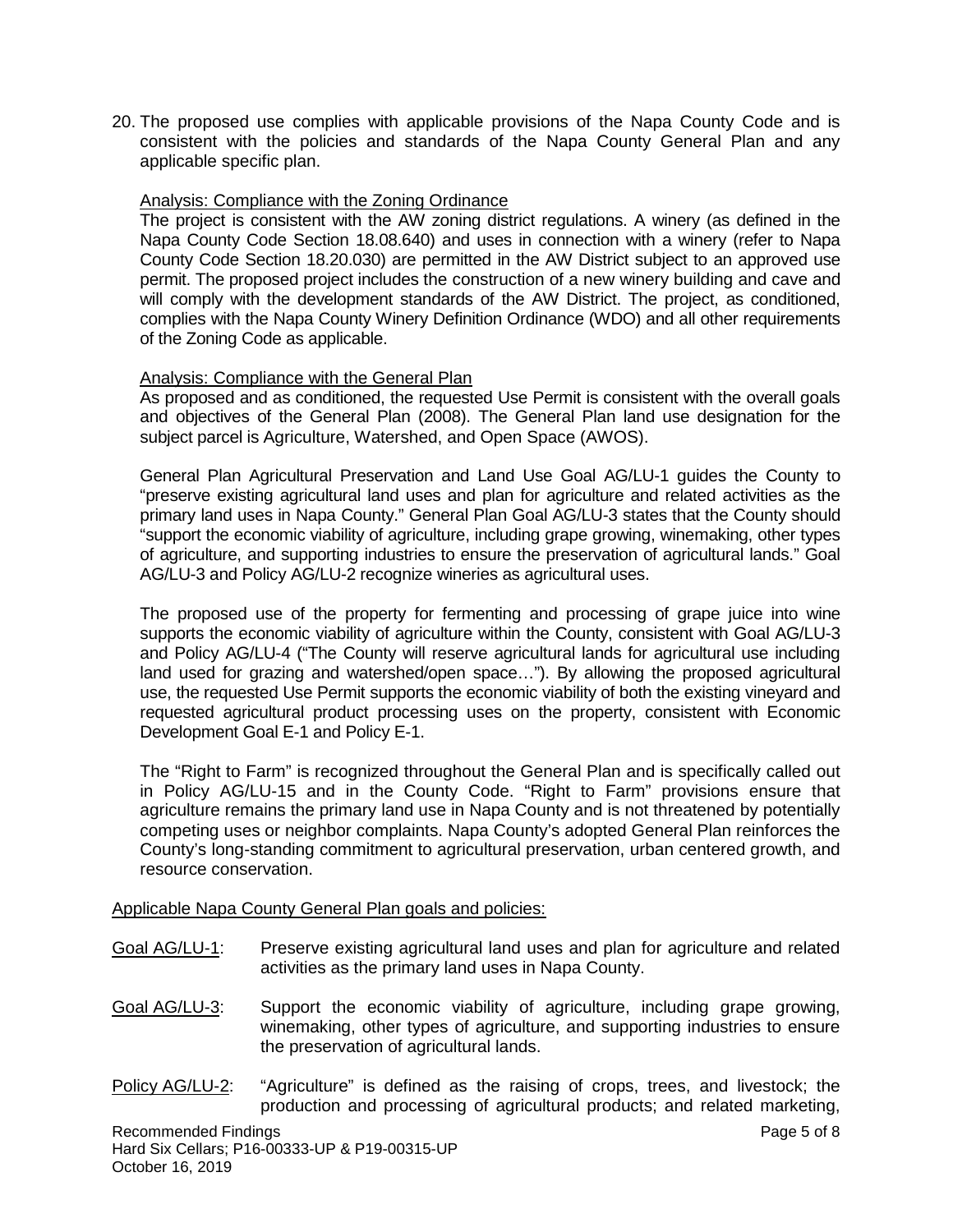sales and other accessory uses. Agriculture also includes farm management businesses and farm worker housing.

- Policy AG/LU-4: The County will reserve agricultural lands for agricultural use including lands used for grazing and watershed/open space, except for those lands which are shown on the Land Use Map as planned for urban development.
- Policy AG/LU-8: The County's minimum agricultural parcel sizes shall ensure that agricultural areas can be maintained as economic units.
- Policy AG/LU-15: The County affirms and shall protect the right of agricultural operators in designated agricultural areas to commence and continue their agricultural practices (a "right to farm"), even though established urban uses in the general area may foster complaints against those agricultural practices. The "right to farm" shall encompass the processing of agricultural products and other activities inherent in the definition of agriculture provided in Policy AG/LU-2.
- Goal CON-10: Conserve, enhance and manage water resources on a sustainable basis to attempt to ensure that sufficient amounts of water will be available for the uses allowed by this General Plan, for the natural environment, and for future generations.
- Goal CON-11: Prioritize the use of available groundwater for agricultural and rural residential uses rather than for urbanized areas and ensure that land use decisions recognize the long-term availability and value of water resources in Napa County.
- Policy CON-24<sub>(c)</sub>. Maintain and improve oak woodland habitat to provide for slope stabilization, soil protection, species diversity, and wildlife habitat through appropriate measures including one or more of the following:

c) Provide replacement of lost oak woodlands or preservation of like habitat at a 2:1 ratio when retention of existing vegetation is found to be infeasible. Removal of oak species limited in distribution shall be avoided to the maximum extent feasible.

- Policy CON-53: The County shall ensure that the intensity and timing of new development are consistent with the capacity of water supplies and protect groundwater and other water supplies by requiring all applicants for discretionary projects to demonstrate the availability of an adequate water supply prior to approval. Depending on the site location and the specific circumstances, adequate demonstration of availability may include evidence or calculation of groundwater availability via an appropriate hydrogeologic analysis or may be satisfied by compliance with County Code "fair-share" provisions or applicable State law. In some areas, evidence may be provided through coordination with applicable municipalities and public and private water purveyors to verify water supply sufficiency.
- Recommended Findings **Page 6 of 8** and 2008 **Page 6 of 8** and 2008 **Page 6 of 8** Hard Six Cellars; P16-00333-UP & P19-00315-UP October 16, 2019 Policy CON-54: The County shall maintain or enhance infiltration and recharge of groundwater aquifers by requiring all projects in designated groundwater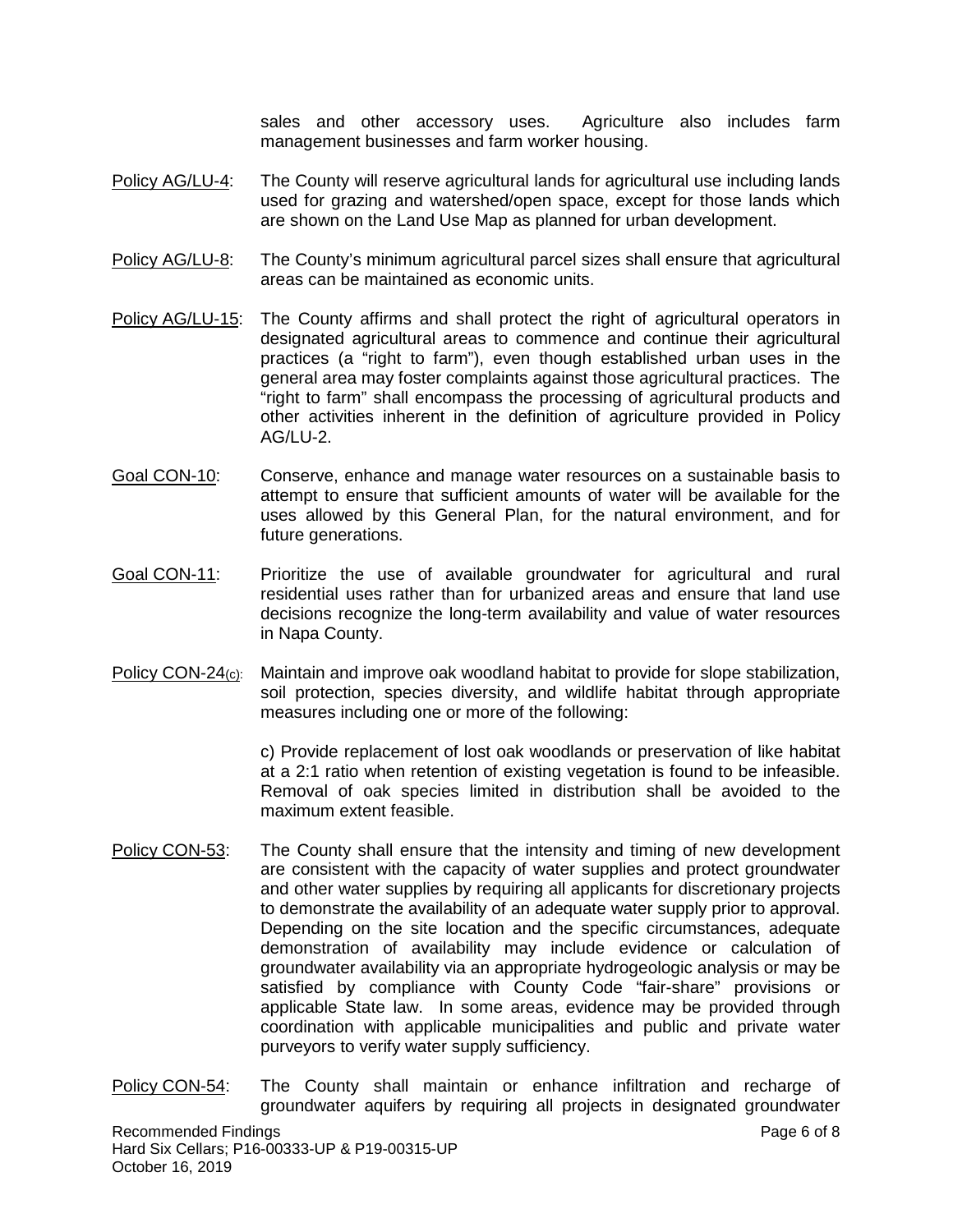deficient areas as identified in the County's groundwater ordinance (County Code Chapter 13.15) be designed (at minimum) to maintain a site's predevelopment groundwater recharge potential, to the extent feasible, by minimizing impervious surfaces and promoting recharge (e.g., via the use of water retention/detention structures, use of permeable paving materials, bioswales, water gardens, cisterns, and other best management practices).

- Policy CON-55: The County shall consider existing water uses during the review of new water uses associated with discretionary projects, and where hydrogeologic studies have shown that the new water uses will cause significant adverse well interference or substantial reductions in groundwater discharge to surface waters that will alter critical flows to sustain riparian habitat and fisheries or exacerbate conditions of overdraft, the County shall curtail those new or expanded water uses.
- Policy CON-60.5 All aspects of landscaping from the selection of plants to soil preparation and the installation of irrigation systems should be designed to reduce water demand, retain runoff, decrease flooding, and recharge groundwater.
- Policy CON-72: The County shall seek to reduce the energy impacts from new buildings by applying Title 24 energy standards as required by law and providing information to the public and builders on available energy conservation techniques, products, and methods available to exceed those standards by 15 percent or more.
- Policy CON-77: All new discretionary projects shall be evaluated to determine potential significant project-specific air quality impacts and shall be required to incorporate appropriate design, construction, and operational features to reduce emissions of criteria pollutants regulated by the state and federal governments below the applicable significance standard(s) or implement alternate and equally effective mitigation strategies consistent with BAAQMD's air quality improvement programs to reduce emissions. In addition to these policies, the County's land use policies discourage scattered development which contributes to continued dependence on the private automobile as the only means of convenient transportation. The County's land use policies also contribute to efforts to reduce air pollution.
- Policy CON-81: The County shall require dust control measures to be applied to construction projects consistent with measures recommended for use by the BAAQMD [Bay Area Air Quality Management District].
- Goal E-1: Maintain and enhance the economic viability of agriculture.
- Policy E-1: The County's economic development will focus on ensuring the continued viability of agriculture in Napa County.
- Policy SAF-20: All new development shall comply with established fire safety standards. Design plans shall be referred to the appropriate fire agency for comment as to:
	- 1) Adequacy of water supply.
	- 2) Site design for fire department access in and around structures.